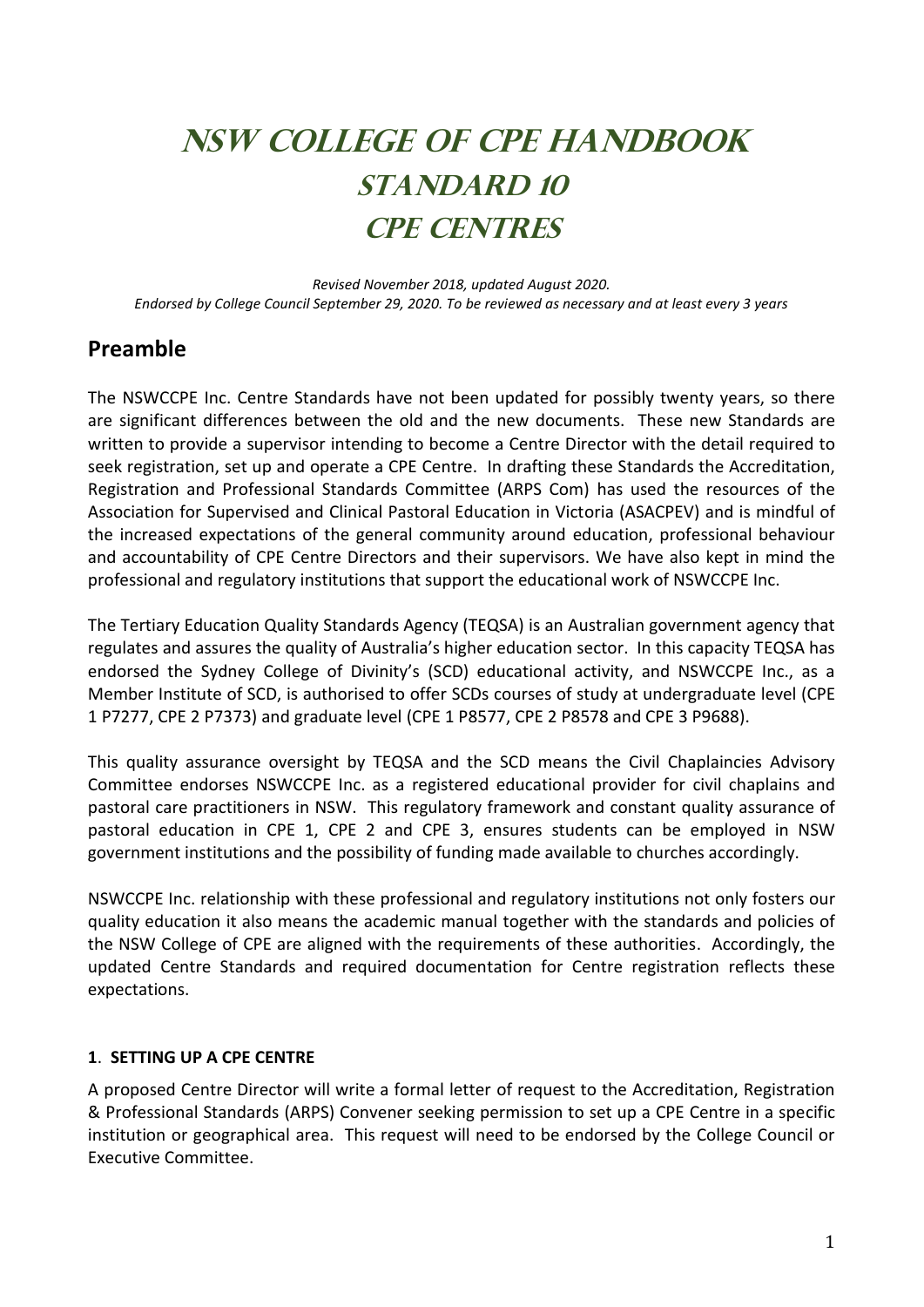# **2. PERMISSION TO FUNCTION**

Permission to set up a CPE Centre will be given in writing, and will grant the applicant permission to function as the Interim Centre Director and state a period of time in which the Centre can function as a provisionally registered Centre before needing to seek full registration.

### **3. REGISTRATION**

The ARPS Committee shall organise the Registration Review Committee and make recommendation to the NSWCCPE Inc. Council/Executive for the CPE Centre to be registered. Following ratification of the decision to register a Centre by the College Council/Executive, the Executive Secretary shall write a letter to inform the Centre Director of the decision. The Administrative Secretary will produce a formal registration certificate and send it to the CPE Centre Director.

### **4. MAINTAINING REGISTRATION**

To maintain current Registration a Centre shall prepare and present to a Registration Review Committee every five years. In the event of circumstances preventing presentation for registration a letter of request to function needs to be written to the ARPS committee who will put a recommendation to the Council. The Centre Director is required to explain what time frame he/she will need.

### **5. BACKGROUND INFORMATION**

### **Rationale**

The Centre shall exist in a location where there is evidence of need for trained pastoral and spiritual care workers.

### **History**

The Centre shall provide a brief written history of the Centre since inception, stating significant transition points.

### **Setting**

The Centre shall be situated in a milieu, which encourages human growth and dignity, and provides an atmosphere for learning, so that students are engaged in multidisciplinary contact and have adequate support from theological, church and community resources.

### **Culture**

The Centre shall provide an atmosphere that actively recognizes and facilitates human dignity and growth.

# **6**. **STRUCTURE**

### **Authority**

A CPE Centre is granted authority to function by NSWCCPE Inc.

A CPE Educator or CPE Educational Consultant accredited by NSWCCPE Inc shall be Administrator of the Centre. This person shall be called the Centre Director and will plan, organize and lead the CPE programs of the Centre.

The NSWCCPE Inc. retains the right to determine the qualification required of a CPE Centre Director for the purpose of registration by the NSWCCPE Inc.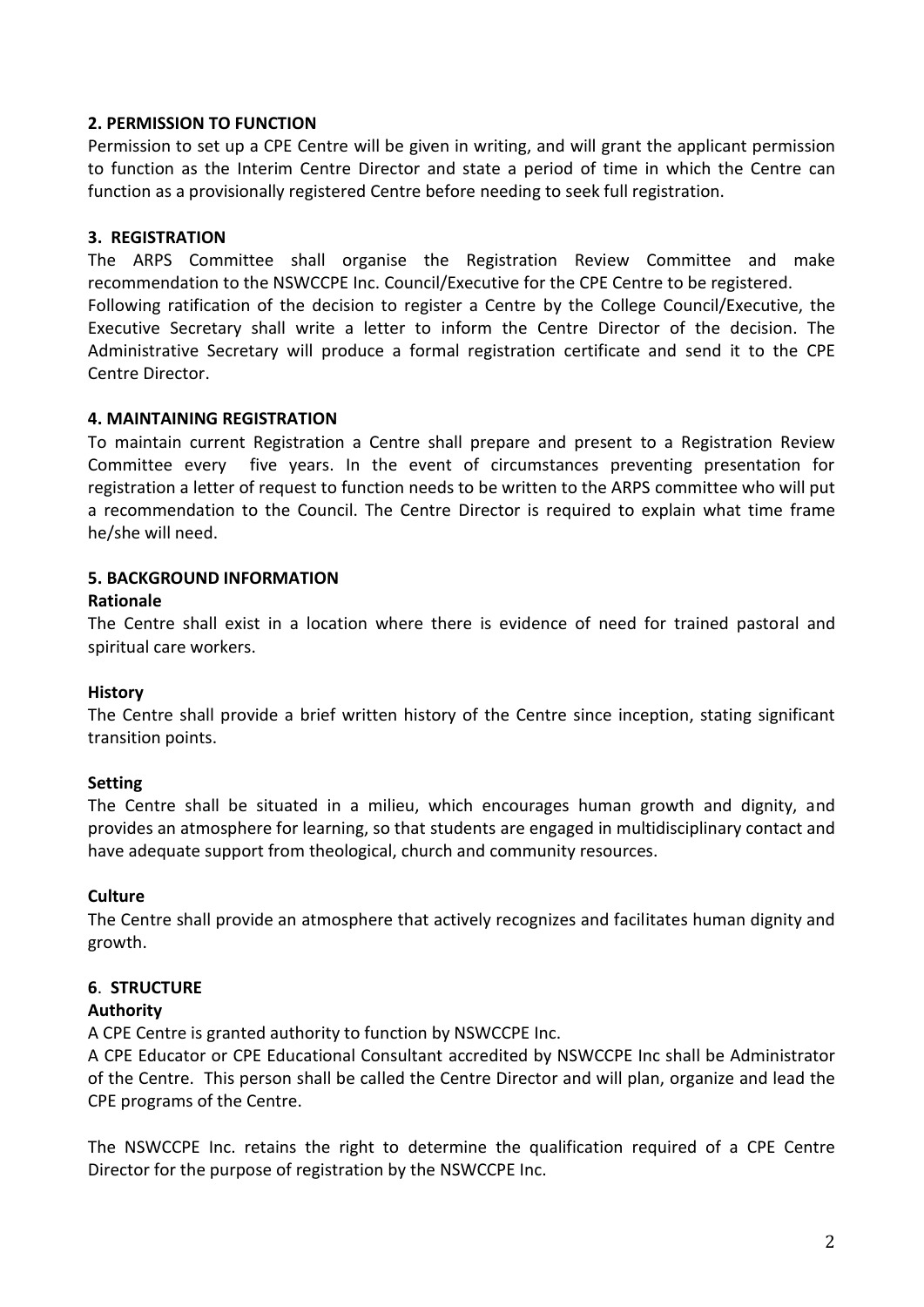# **Registration**

CPE Centres shall obtain and maintain registration with the NSW College of CPE every five years. After five years registration will lapse unless an extension of registration is granted by the NSWCCPE Inc.

### **Advisory Committee/Professional Consultation Committee**

NSWCCPE requires a Centre establish an Advisory Committee /Professional Consultation Committee for the purpose of professional community consultation and support and abide by the NSWCCPE Centres Terms of Reference.

# **Agreement/s**

The Centre shall operate under a written agreement with the host entity/entities.

The Centre shall enter into written agreements with all entities where students are placed for their pastoral practice. This includes satellite facilities used by the CPE Centre.

The Centre shall enter into a written agreement with the Chaplaincy/ Pastoral Care/Spiritual Support Services Department of the host entity/entities specifying the relationship and responsibilities of the two departments, their administrators and the management of student placements and activities. The agreement will include the time available for student placement, the accountability process for student visits, and the administrative person in the placement to whom the student is accountable. The agreement will differentiate between the supervisor's role and the site coordinator / manager's support role.

# **7**. **ADMINISTRATION**

### **Director**

The Centre shall have a Centre Director who is an accredited CPE Educator or CPE Educational Consultant authorised by the NSWCCPE Inc. to function in the role of Centre Director.

# **Pastoral Practice**

The Centre shall have access to a pastoral context that is adequate for the number of students and enables them to gain the depth of experience and understanding appropriate to their professional development.

### **Facilities**

The Centre shall have access to adequate administration facilities, meeting places and education equipment for the CPE programs and students.

The Centre shall facilitate access to library facilities and copying services.

### **Records**

The Centre shall maintain a database of contact details for all students.

The Centre shall maintain a file of each student and supervisory evaluations for a period of 7 years containing:

- Application materials
- Institutional/entity registration details
- Assessment materials
- Supervisory evaluations and reports

The Centre shall maintain a file of all AGM Reports of the Centre's activity.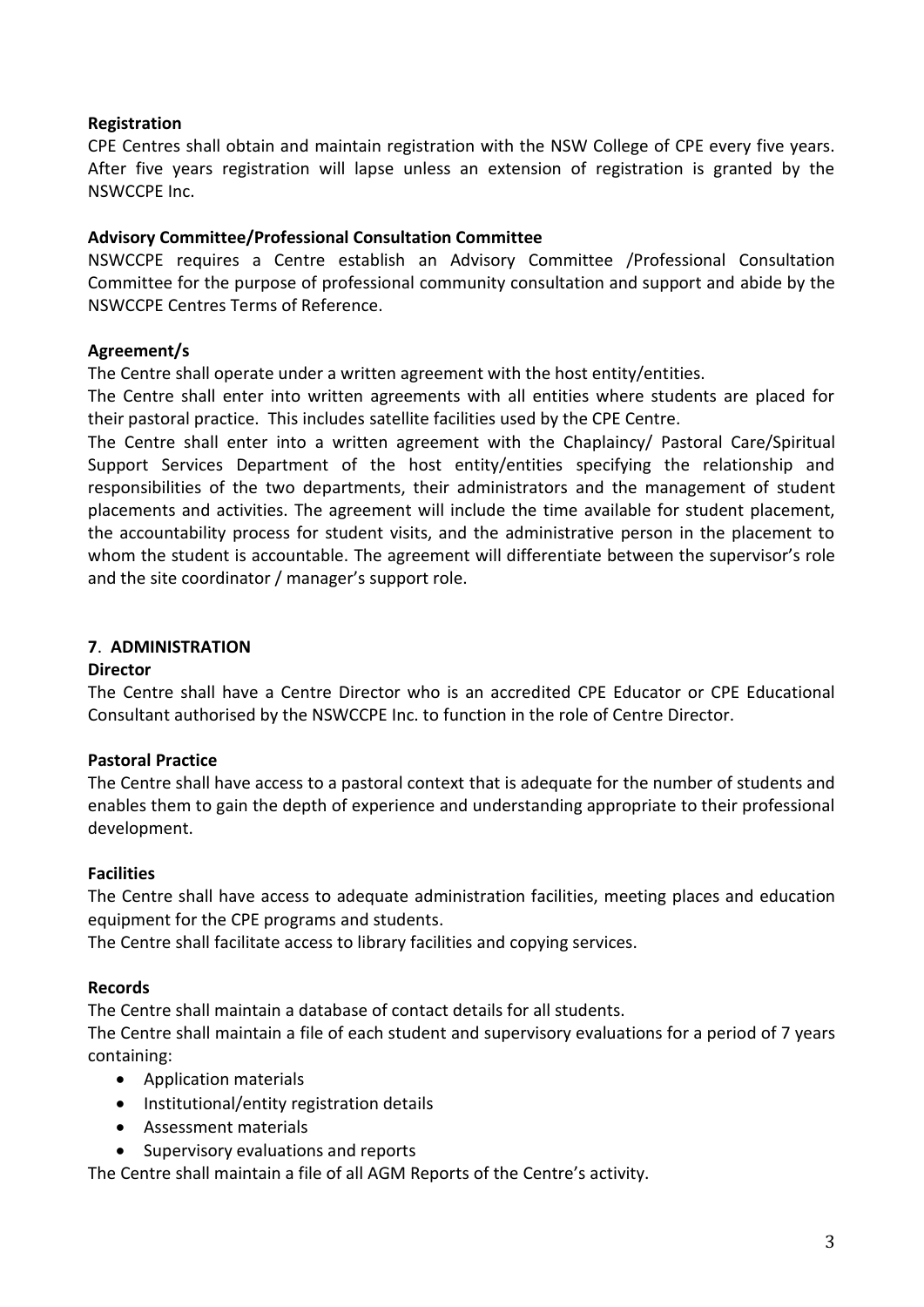### **Finances**

The Centre shall maintain the finances necessary for the function of the Centre and engage an independent person to provide an annual review of the Centre's finances.

The Centre shall draw up an annual budget.

The Centre shall maintain a financial institution account into which all student fees are paid and from which Centre expenses and supervisors' remunerations are paid.

The Centre shall pay the annual Centre registration fee to the NSW College CPE and pay the Administrative Secretary for the cost of producing NSWCCPE certificates.

The Centre Director, in consultation with the Centre Advisory Committee/Professional Consultation Committee, shall determine the disbursement of funds from the Centre account.

### **Risk Management**

The Centre Director shall ensure all appropriate insurance policies are maintained; a regular risk assessment process is engaged, and a complaints procedure is updated and effectively used. The Centre Director will have a backup plan for sick leave for all supervisory staff and a welldefined succession plan for future leadership of the Centre.

### **Website**

The Centre shall provide up-to-date information about Centre personnel and educational programs on the NSWCCPE Inc website.

### **8. EDUCATIONAL PROGRAMS AND CURRICULUM**

### **Basis**

The programs offered by the Centre shall be based on the definition of CPE as stated in the Constitution of the NSWCCPE Inc.

CPE units 1, 2 and 3 shall have a minimum of three and a maximum of six students unless otherwise authorised by the College.

### **Standard**

The programs of the Centre shall follow a curriculum that meets the standards as set out in the NSWCCPE Inc. Handbook and that complies with the Course Unit Outlines specified in the NSWCCPE Academic Manual.

The aims and objectives of each course and unit shall be those stated in the NSWCCPE Inc. Handbook and the outcomes shall be those specified in the Course Unit Outlines for CPE 1,2 and 3 as set out in the NSWCCPE Academic Manual

For each unit of CPE (1, 2, or 3) a Course Unit Booklet conforming to the Sydney College of Divinity requirements as stated in NSWCCPE Inc. Academic Manual shall be developed and issued to each student participating in that unit.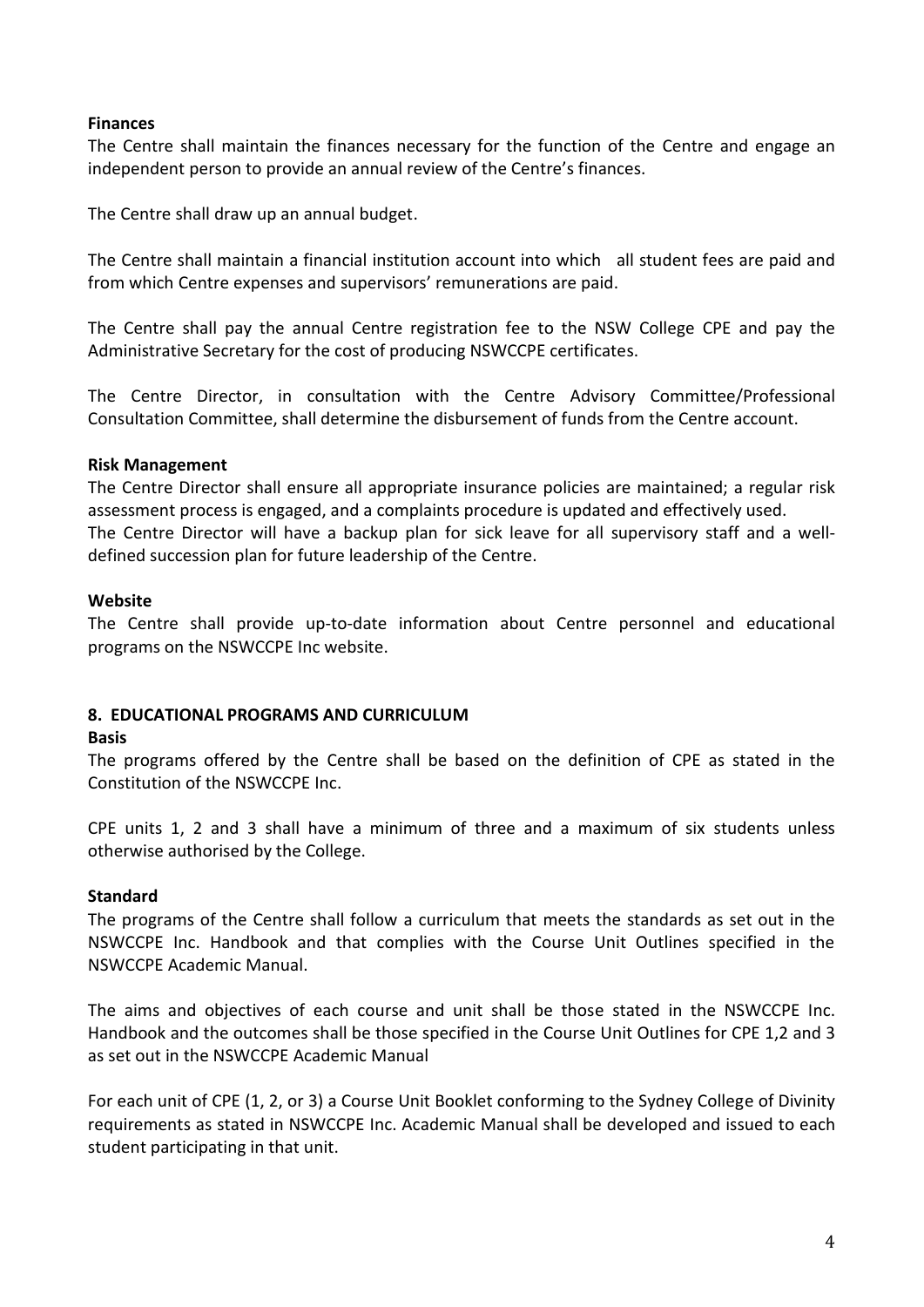### **Student Handbook**

The aims and objectives of each program shall be published in the Student Handbook and copies provided to each student.

The Student Handbook shall indicate the respective responsibilities of student and supervisor for student learning.

In addition to the Student Handbook, each student undertaking a level of CPE (1, 2 or 3) shall be provided with a Course Unit Booklet containing a detailed outline of the course content and a course timetable.

### **Curriculum**

The curriculum for each unit of CPE (1, 2, or 3) shall be as stated in the NSWCCPE Inc. Academic Manual. This curriculum forms the basis of the Course Unit Booklet given to each student. The implementation of the curriculum shall consider the individual student's goals or learning needs as well as the needs of placement entities.

The implementation of the curriculum shall adhere to the adult learning model of action-reflection

The development of didactics in each course or unit of CPE (1, 2, or 3) shall be in relation to the students learning needs, the course outcomes, and the available professionals/individuals in the community context of the Centre.

### **Assessment**

The assessment of each unit shall be in accordance with the assessment requirements of the Course Unit Outline for each unit of CPE as stated in the NSWCCPE Inc. Academic Manual.

For each level of CPE (1, 2, 3) assessment criteria shall be established for each assessment requirement. These criteria will discriminate assessment of levels of achievement from High Distinction to Fail. A copy of the criteria will be included in the Course Unit Booklet given to each student.

At the completion of the unit, the supervisor shall write a report for each student supervised stating: the details of the clinical placement; the goals set by the student and level of achievement of those goals, evidence being provided from the student's Pastoral Encounter Review materials; supervisor's observations of participation in the group process; the student's level of competency in theological/spiritual reflection and spiritual assessment as evidenced in the student's written materials.

Students shall be given a student survey form to be completed anonymously at the end of the course. Feedback from the student survey shall be considered for development and implementation of future units.

The Centre Director will ensure that the supervisor responsible for a unit shall write an evaluation of the unit to be kept in the Centre files for seven years.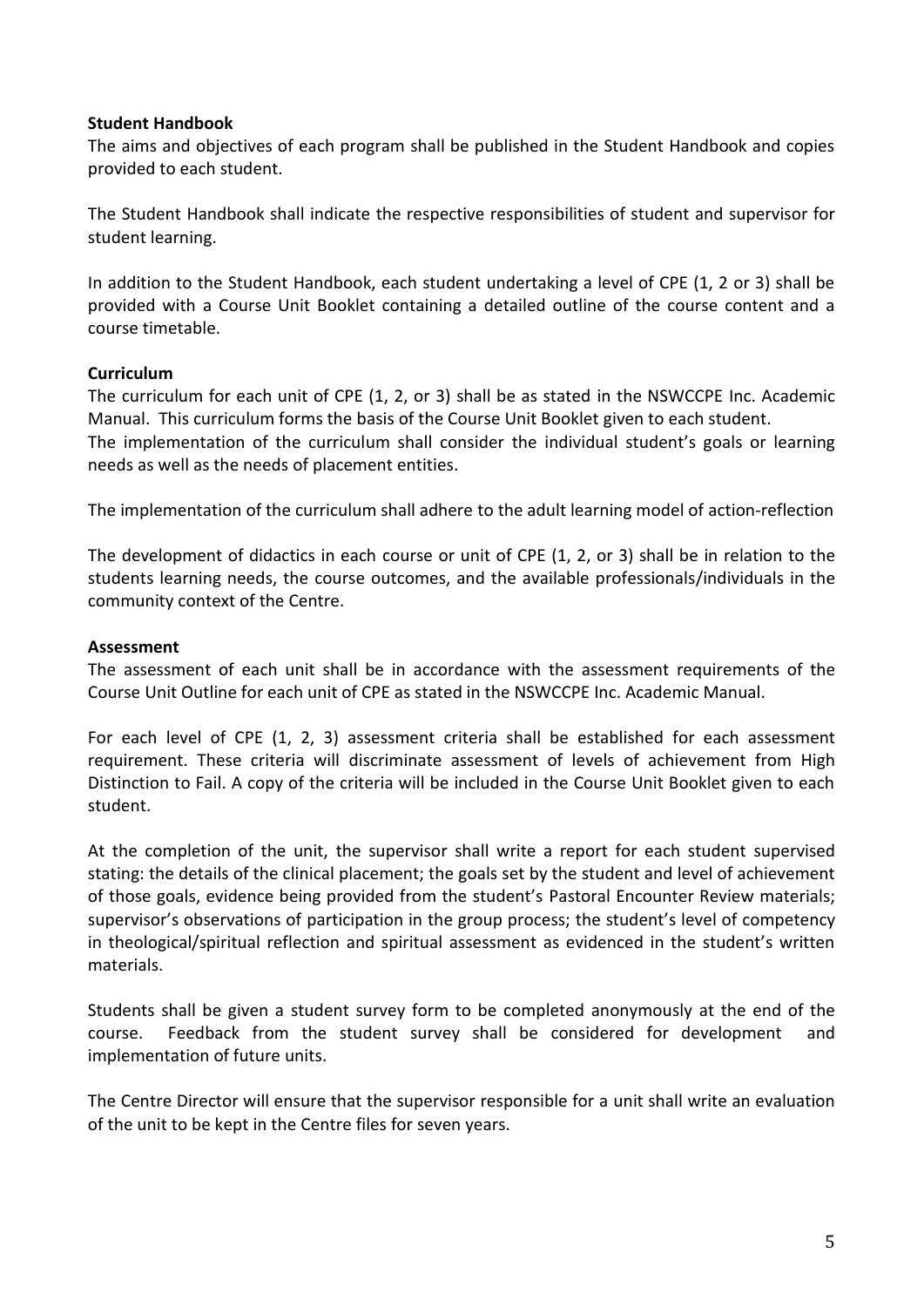# **9. STUDENT SELECTION AND PLACEMENT**

The Centre shall develop a policy concerning the student selection and placement process, which will include:

- a. The application process, and how potential students are informed concerning requirements of the CPE Unit and pastoral placement
- b. Engagement of initial contact
- c. Documentation required for application
- d. The interview process and questions
- e. Selection of interviewers
- f. How successful or unsuccessful students are informed
- g. Student allocation to individual supervisor and placement
- h. Orientation to host entity requirements

The Centre shall provide significant opportunities for pastoral practice and enable participants to function as student pastoral practitioners at a level appropriate to their experience and professional development.

# **10. CENTRE DIRECTOR**

### **Accountability**

The authorised CPE Centre Director is accountable for the maintenance of NSWCCPE Inc. Standards for all CPE programmes conducted in a Centre.

The Sydney College of Divinity expects the Centre Director to undergo an annual appraisal. The ARPS Committee in conjunction with the Executive of the NSWCCPE will use the following responsibilities as a basis for this appraisal.

The CPE Centre Director shall:

- 1. Liaise with the accommodating entity concerning programs and student placements.
- 2. Ensure the programs offered by the Centre comply with the NSWCCPE Inc. and the Sydney College of Divinity curriculum and academic standards.
- 3. Consult with all Centre Supervisors concerning the programs to be offered each year and decide in consultation who will supervise each program.
- 4. Notify the NSWCCPE Inc. of the programs to be offered each year and ensure that dates are available on the College website and other relevant locations.
- 5. Arrange for student interviews prior to the commencement of a program.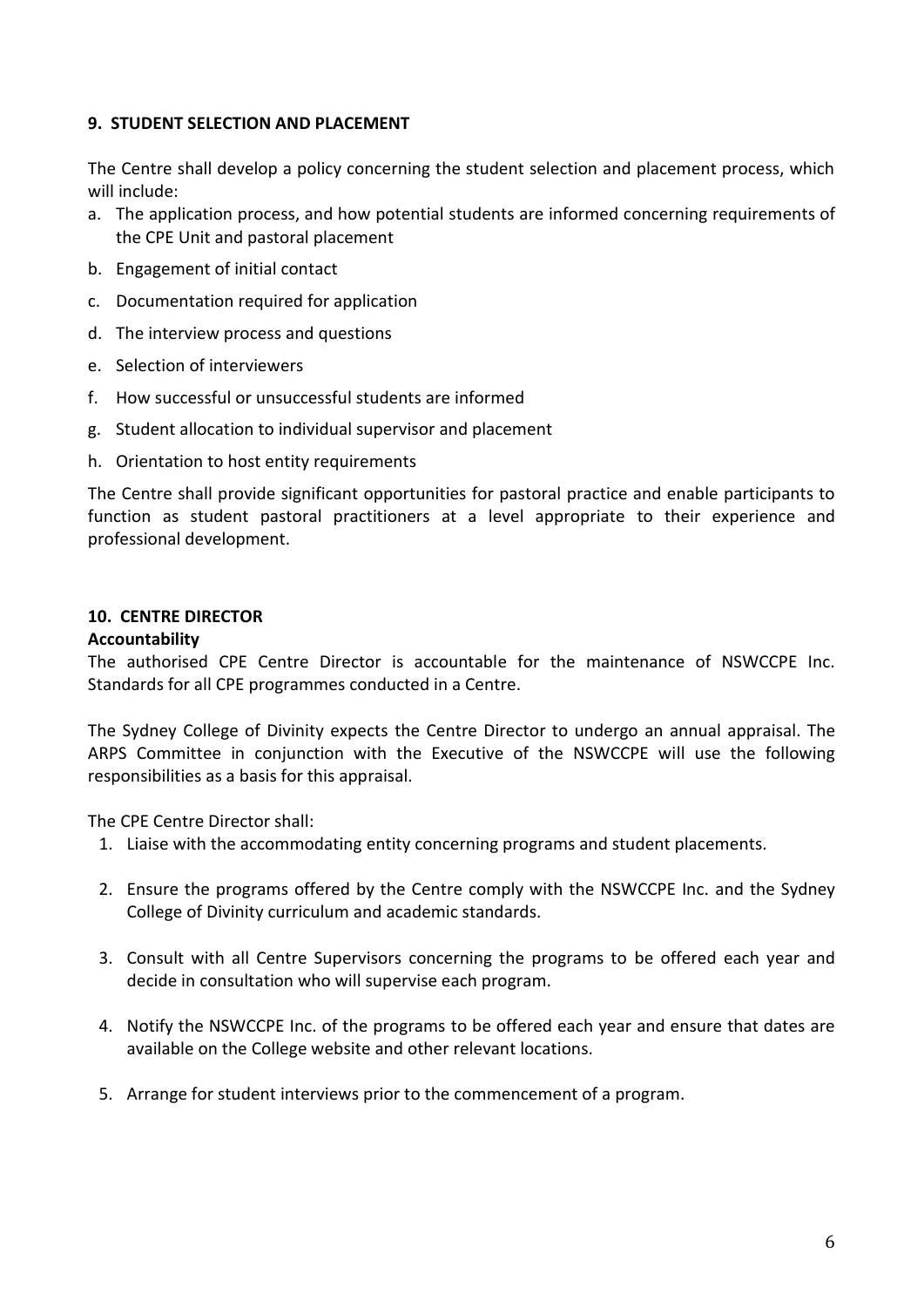- 6. Oversee the work of the supervisors in the Centre, facilitate supervisors' professional development and ensure that supervisors-in-formation attend NSWCCPE supervisory education
- 7. Oversee the progress of each supervisor-in-formation towards accreditation at Level I and Level II.
- 8. Encourage supervisors to consider research projects and grant leave-of-absence to enable opportunities for research or the awarding of a scholarship.
- 9. Provide an annual report to the Annual General Meeting of the College that includes details of changes in personnel.
- 10. Regularly update information on the College website.
- 11. Develop relationships within the wider community including church/faith/spiritual communities.
- 12. Ensure that students are registered with the NSWCCPE Inc's Administrative Secretary.
- 13. Ensure that all policies, stipulated by NSWCCPE Inc. and the host institution, are adhered to and are available to the students.
- 14. The Centre Director will complete and sign a NSWCCPE Inc. form confirming that the necessary consents have been obtained or that a written statement has been received from a supervisory accreditation candidate declaring that the personal information of supervisees, patients, or parishioners have been de-identified.

# **11. CENTRE STAFF**

The Centre shall have:

- 1. One or more accredited CPE Supervisors, CPE Educators or CPE Educational Consultants except with special permission from NSWCCPE Executive / Council
- 2. Access to such theologians, psychologists, and interdisciplinary staff as necessary for the education of students
- 3. Access to secretarial services as required
- 4. Supervisors working within the Centre are accountable to the Centre Director for maintenance of NSWCCPE Inc. Standards.

Supervisor(s) attached to a Centre shall:

- 1. Uphold the standards and policies of the Centre in the selection of students and implementation of the curriculum
- 2. Accept the number of students viable in the setting and circumstance. A minimum of three (3) and a maximum of six (6) is currently prescribed in the standards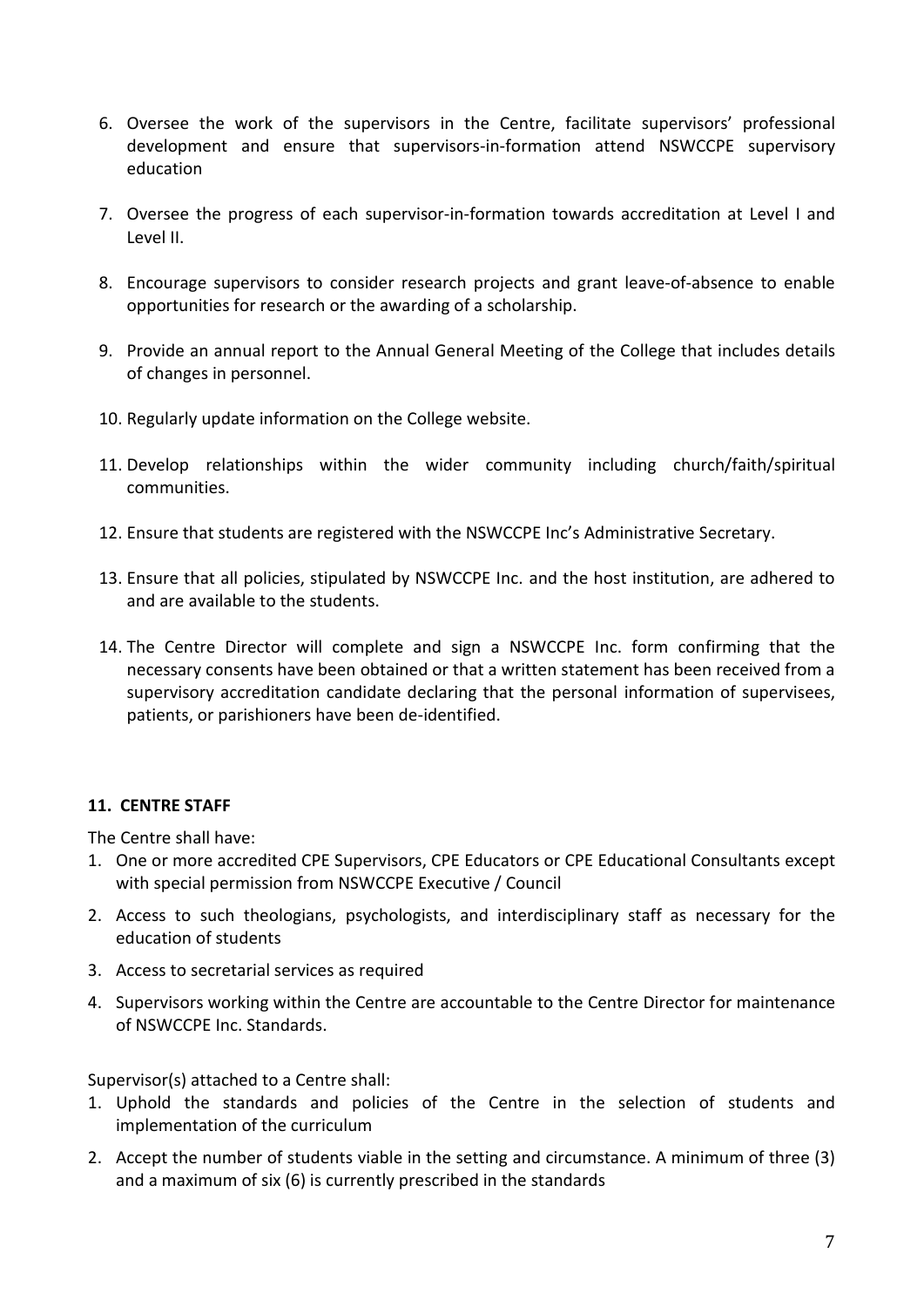- 3. Uphold the collective decisions pertaining to the dismissal of students
- 4. Respect the philosophy of the entity providing the pastoral placement
- 5. Attend the NSWCCPE Inc. Supervisor Professional Development Days and present regularly for peer supervision.
- 6. Adhere to the NSWCCPE Professional Development Policy

# **12. POLICIES AND PROCEDURES**

The Centre shall develop and adhere to the following policies and procedures to ensure professional functioning

- Interview and Selection
- Student Clinical Pastoral Placement
- Education: networking with Allied Professionals
- Dismissal
- Refunding of Fees
- Exit Interview and Quality Control of Program
- Harassment, Victimization, & Discrimination
- Privacy and Filing
- Library Access
- Grievance and Complaints
- Structure & Function of CPE Advisory Committee
- Adherence to the Policies of the Host Institution, e.g. Volunteers
- Risk Management

### **13. CHANGES AND CLOSURE OF A CPE CENTRE**

### **Notification**

The CPE Centre Director is responsible for advising the Convenor of the Accreditation, Registration & Professional Standards Committee of changes in supervisory personnel practising within the Centre, and any variations of the Centre's programmes with the Standards. Further, all planned changes to the physical and organisational structure of a Centre, which includes, the facilities in which a Centre is situated, the agreement of a supporting entity, closure or relocation of a Centre and resignation of a Centre Director are to be made only after notification and/or negotiation with the ARPS Committee who will then make recommendations to the College Council/Executive.

### **Closure of a Centre**

The retiring Centre Director is to forward details of the financial situation of the Centre to the NSWCCPE Inc Executive and shall negotiate with the NSWCCPE Inc. the reconciliation of any outstanding debts and the disbursement of any remaining funds.

The Centre is to ensure that any outstanding fees shall be paid to the College*.*

The records of a closed Centre will be archived by the Administrative Secretary for seven years.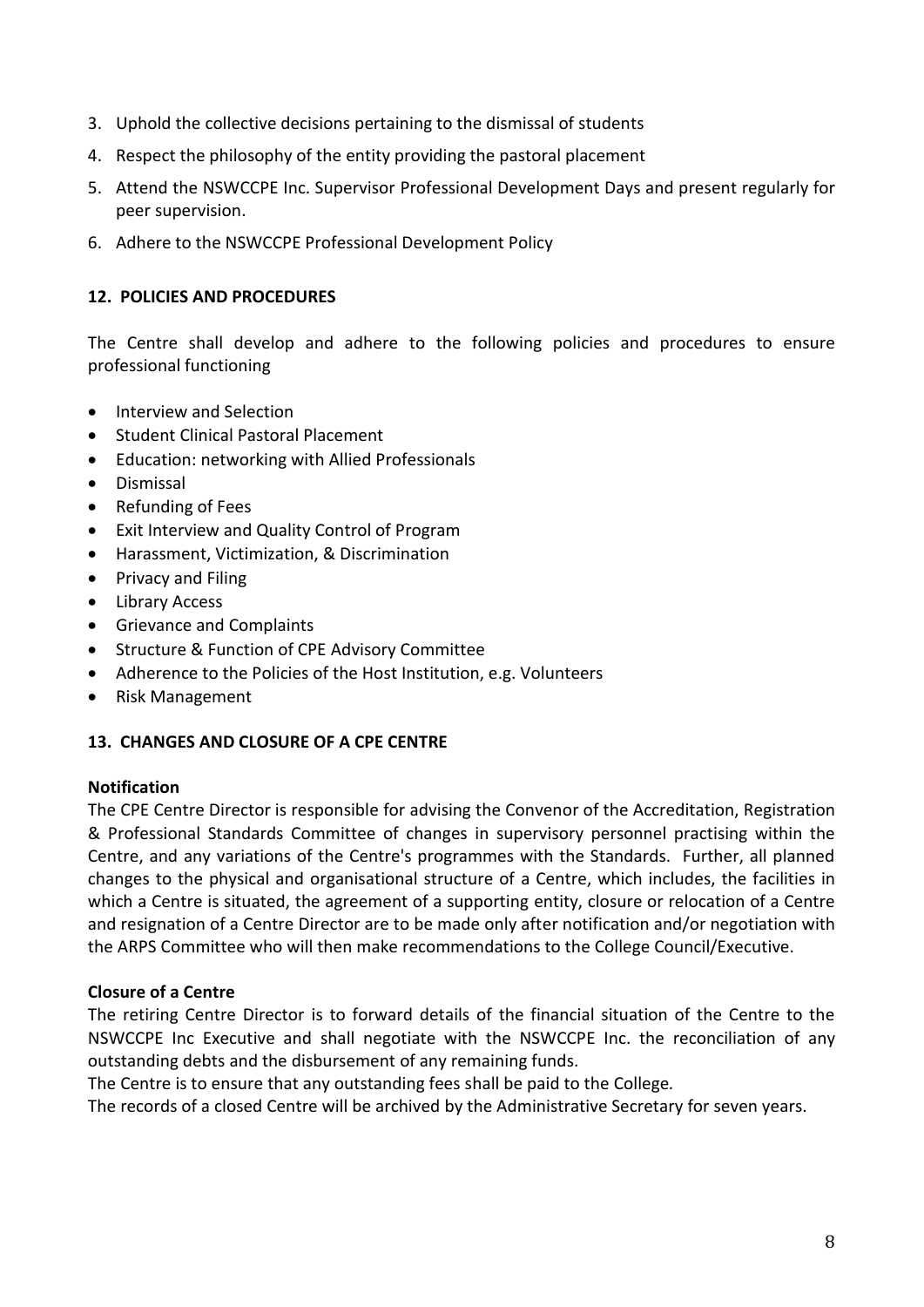### **Resignation of a Centre Director**

Upon being notified of the resignation or retirement of a Centre Director the ARPS Committee will invite that Director to meet with a Committee of peers to discuss and attend to issues of completion. The Chair of the ARPS Committee in discussion with the Director will establish the agenda for this completion review.

~ ~ ~ ~ ~ ~ ~ ~ ~ ~ ~ ~ ~ ~ ~ ~ ~ ~ ~ ~ ~ ~ ~ ~ ~

# **CENTRE REGISTRATION REVIEW REQUIREMENTS**

### **REGISTRATION RENEWAL**

Within five years of the last Centre Registration review make application to the Convenor of the Accreditation, Registration and Professional Standards Committee for a Registration Review Committee to meet with the Centre personnel.

### **BACKGROUND INFORMATION**

### **Rationale**

Provide evidence that justifies your Centre's existence

### **History**

Provide a brief written history of the Centre since inception stating significant transition points that may have impeded or facilitated Centre development.

### **Setting**

Describe how the setting of the centre provides opportunity for learning professional pastoral practice, with opportunity for multidisciplinary contact.

### **Culture**

Give evidence of the way in which the Centre actively recognises and facilitates human dignity and growth.

### **STRUCTURE**

### **Authority**

Provide a copy of the letter of authority from the NSWCCPE Inc. granting the Centre permission to function, or the certificate of registration from the last review. In the latter case, also provide a response to the recommendations of that review.

### **Registration**

Provide the letter of registration from NSWCCPE Inc. received following the last registration review and a detailed response to any recommendations made during this review.

### **Advisory Committee / Professional Consultation Committee**

Describe and evaluate the role played by any Advisory body attached to the Centre and provide the Terms of Reference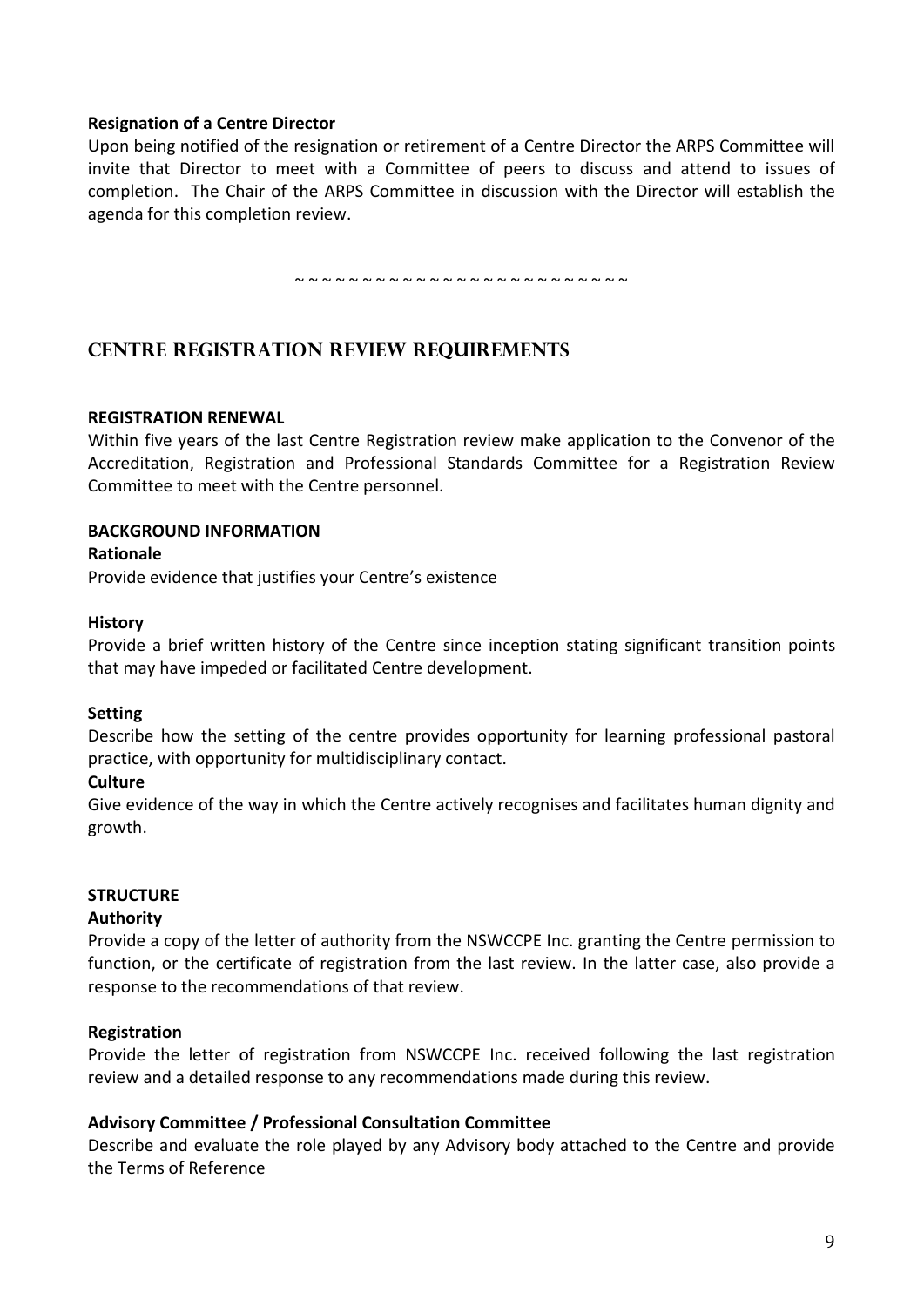### **Agreement/s**

Provide the written agreement/s from the host entity/entities, which grants permission for the CPE Centre to function in the context of that entity.

Provide evidence of support from the host entity/entities indicating that the Centre is operating within the required standards and policies of those entities e.g. an interview with the administrator of the host entity, or a letter which specifically states the ongoing support of the role and functioning of the CPE Centre in the context of the entity.

Give evidence of the written agreements with other host entities providing clinical placement. Provide evidence of support from any affiliated institution(s).

Provide the written agreement with the Chaplaincy and/or Pastoral Care/Spiritual Services Department of the host entity specifying the relationship and responsibilities of the two departments and their administrators. Evaluate how this agreement is working and the quality of the relationship between the leaders and personnel of these two departments.

### **ADMINISTRATION**

### **Director**

Provide a copy of the letter of permission to function as a Centre Director from the NSWCCPE Inc.

### **Pastoral Practice**

Give evidence of the pastoral practice opportunities provided for the students and relate this to the different professional competencies of students.

### **Facilities**

Describe the administration facilities, meeting place and education facilities of your Centre.

Describe the student's and supervisor's access to library facilities and copying services provided by your Centre.

### **Records**

Give evidence of the maintenance of the student database.

Provide three (3) samples of de-identified student final evaluations and their respective supervisor's statement or report.

Provide opportunity to inspect the student files and database.

Provide the Centre's AGM Reports for the last two years.

### **Finances**

Provide a signed independently reviewed financial statement for the previous financial year.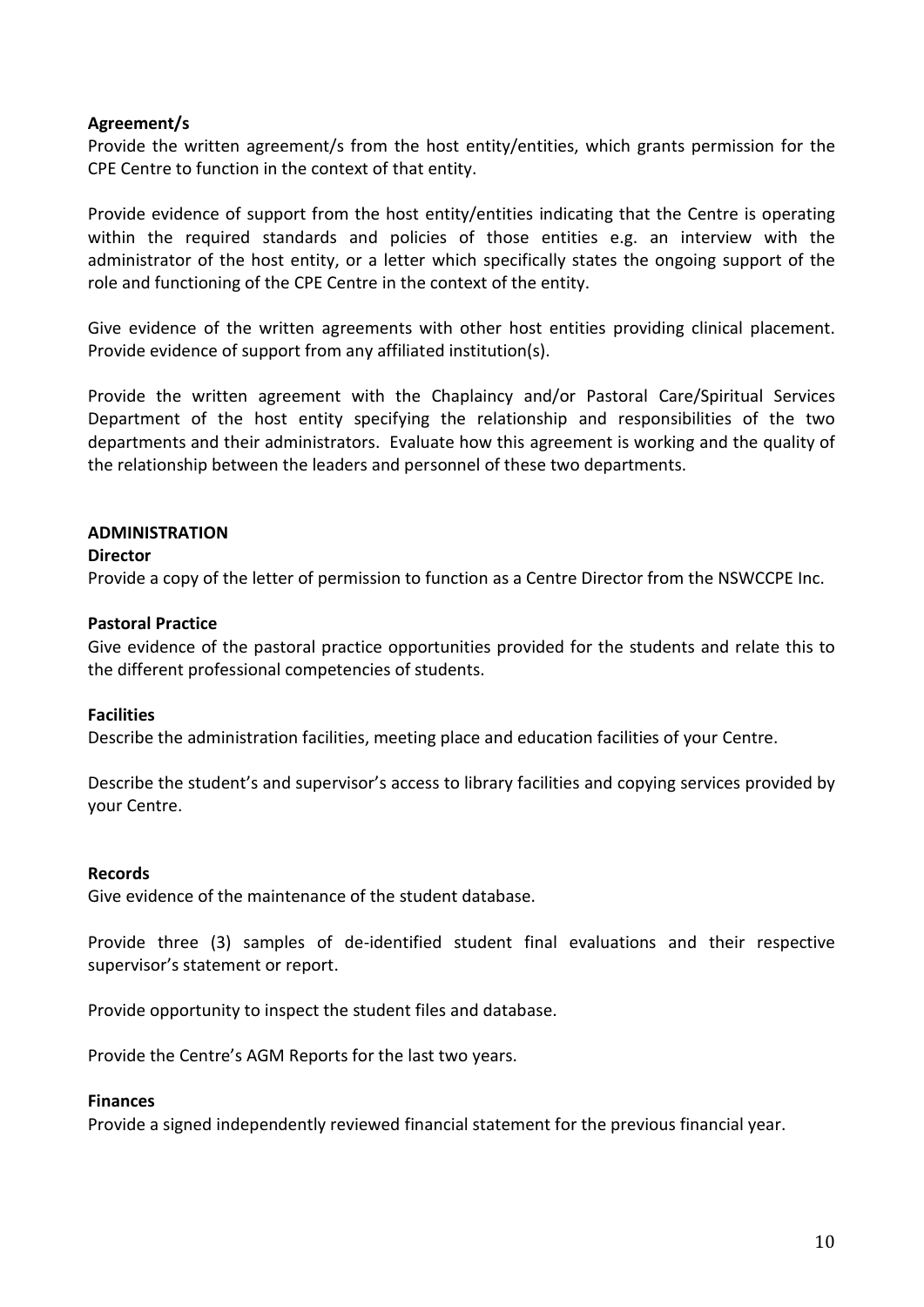Provide a copy of the last annual budget. (This may be a short statement indicating income and expenses which ensures viable programs)

Provide details of this account.

Provide a copy of the current receipt for payment of the CPE Centre registration.

Provide evidence of Advisory Committee decisions on disbursements of funds.

### **Risk Management**

Give evidence of the appropriate insurance policies, risk assessment processes, and any complaint processes that have been engaged in the last five years, which also includes the outcomes.

Provide details of sick leave backup plans and of succession plans.

### **Website**

Provide evidence of the information provided to update College website.

### **EDUCATIONAL PROGRAMS AND CURRICULUM**

#### **Basis**

Provide evidence of the Centre's functioning within the standards as outlined in the NSWCCPE Inc. Handbook.

### **Standard**

Provide a copy of all appropriate Centre documents for policies and procedures, (handbooks and manuals)

NSWCCPE standards and SCD Course Unit Outlines are stated for each level of CPE (1,2,3)

### **Student Handbook**

Provide a copy of the Student Handbook.

### **Curriculum**

Provide a Course Unit Booklet for each CPE course and unit offered by the Centre.

How are individuals other than the supervisors engaged in this process?

### **Assessment**

Provide details of the assessment requirements for CPE 1, 2 and 3 and provide a copy of the assessment criteria used for each assessment task, if these are not included in the CUB.

Provide de-identified copies of the supervisor's report for the three students whose materials are available to the Review Committee members.

Provide a copy of the student survey form. State how this form is used for supervisor selfevaluation, professional development, and future course implementation.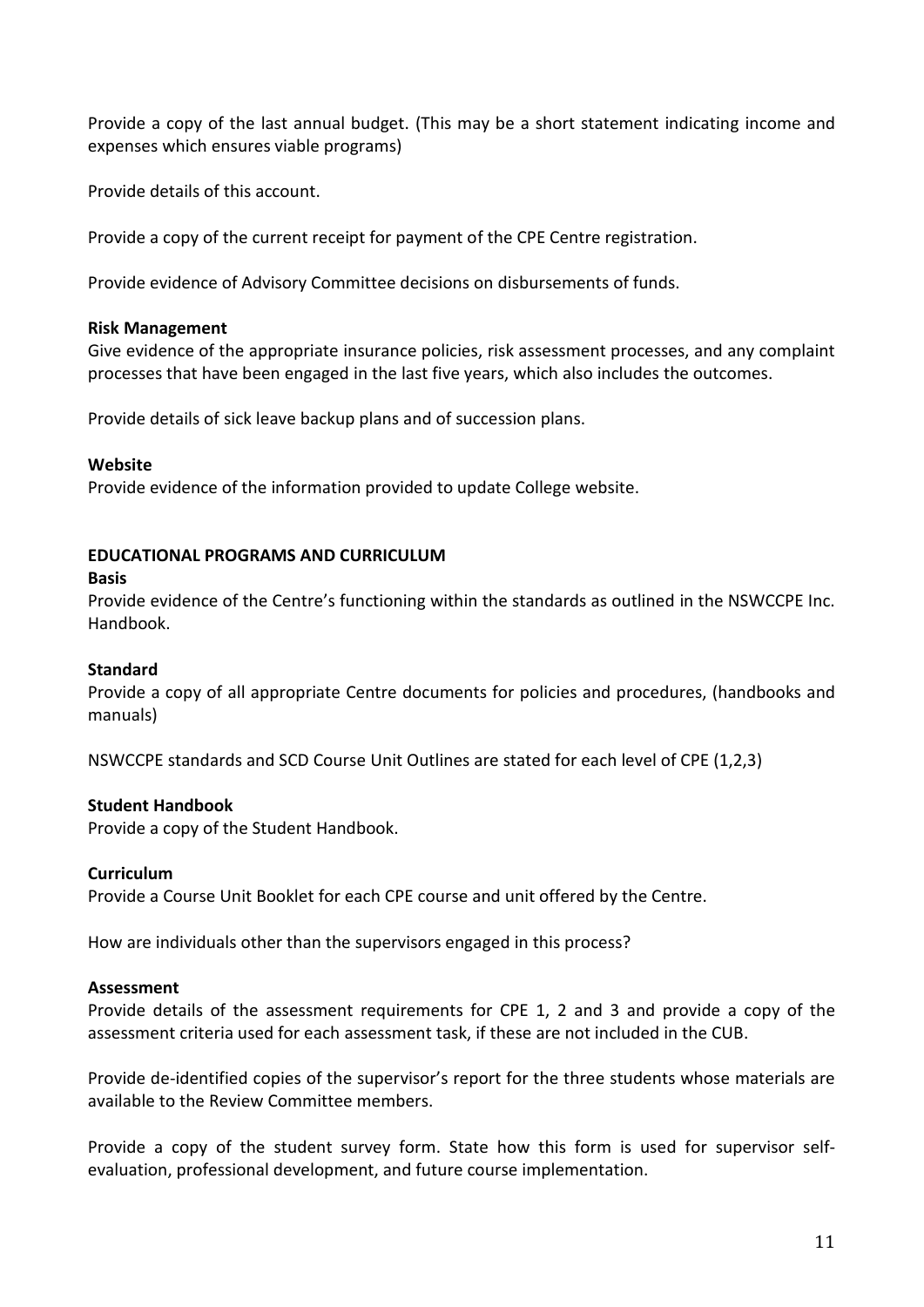Provide copies of supervisors' evaluations for each CPE unit for the past two years. Provide access to the supervisors' evaluation file.

Self-evaluation of Centre in past five years – include an analysis of the student enrolments and population and include and respond to the past registration report.

# **STUDENT SELECTION AND PLACEMENT**

Provide the letters of agreement or contracts from all supporting entities that provide facilities for CPE programs and or pastoral placement for students. These documents will provide:

- The name of the contact person in the entity
- Details of the facilities provided
- Description of the client base requiring pastoral care by students
- Evidence students are integrated into the pastoral/spiritual care team, provided with access to information on client base, and issued with student identification
- Details of who supports students in the context and how issues with students are resolved and by whom
- Information about who chooses the pastoral placement
- How is supervision and support delineated
- Who provides the cover for professional indemnity insurance
- Evidence of how the Centre Director and pastoral placement provider coordinates the evaluation of a student's overall performance during the CPE program.

Provide evidence of the communication pattern between the Centre Director and the Manager of the affiliated institution or the Coordinator of Chaplains/ Spiritual Carers of that institution.

### **CENTRE DIRECTOR**

### **Accountability**

Give evidence of the administrative method of assessing a course or unit is conducted within the standards.

Provide the Centre Director's annual appraisal for the last two years.

- 1. Provide documentary evidence that indicates the ongoing relationship the Centre Director has with the accommodating entity
- 2. Provide details of each of the programs offered by this Centre in the form of Course Unit Booklet for each CPE Unit and a program for the Introductory Course. This includes the timetable for each program and the didactics, program details of didactics, assessment and assessment criteria.
- 3. Discuss the process whereby decisions are made concerning the allocation of courses to Centre supervisors.
- 4. Provide evidence of the notification to NSWCCPE Registrar of the programs offered by the Centre during the past year and the evidence of the updated Centre website on the College Website.